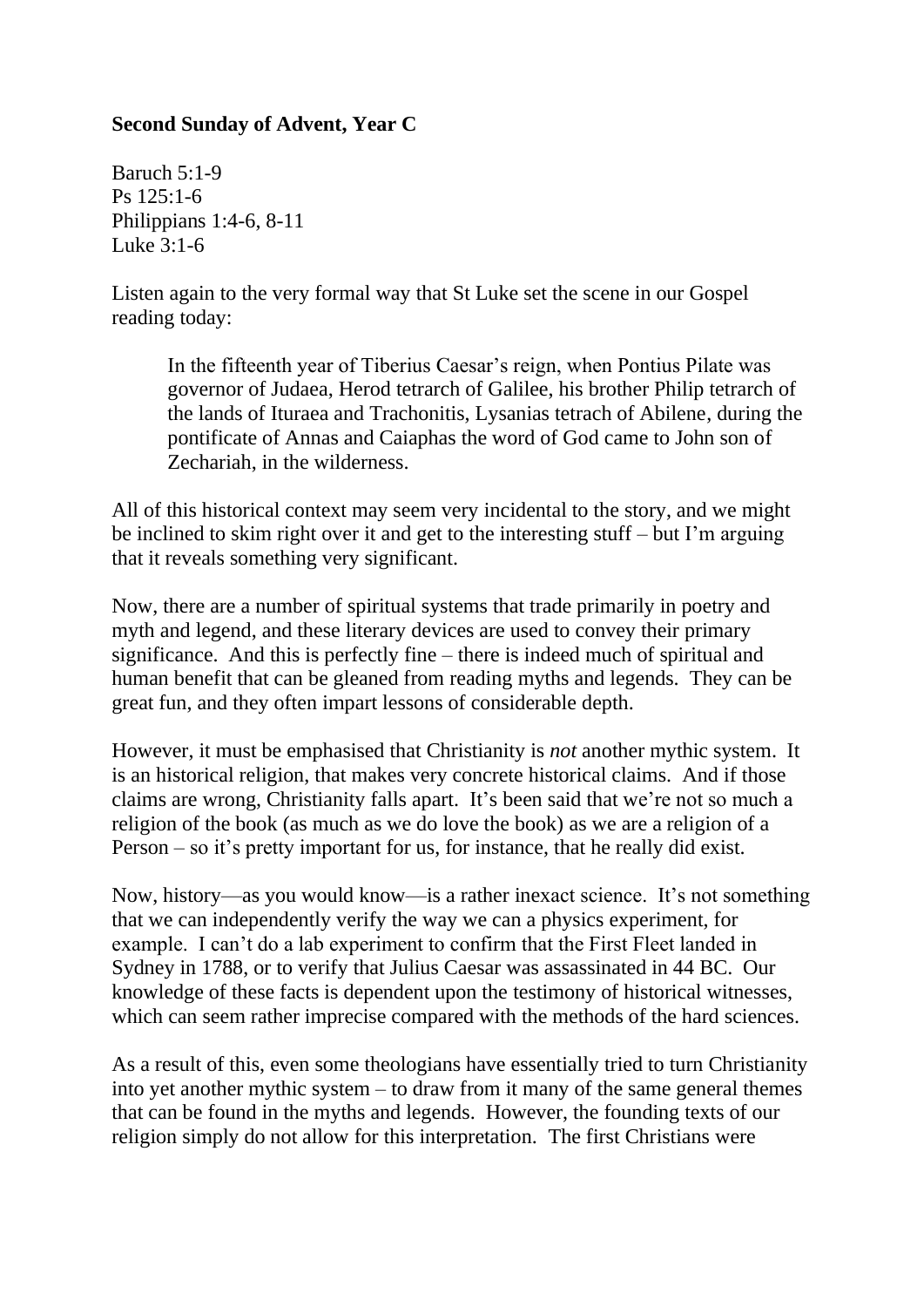*intensely* interested in the historicity of what they were describing and preaching about.

So for instance, instead starting "once upon a time", our Gospel began today began "during this year of the reign of this emperor, while this guy was king of Judea, and these guys were high priest". That's about as far from "once upon a time" as you can get. And incidentally, all of the people he mentions there can be independently verified as historical figures. Or think of the genealogies that are used towards the start of Matthew and Luke's Gospels. "Jesus' earthly parents were Mary and—so it was thought—Joseph. Joseph's father was named Jacob. Jacob's father was Matthan. His father was this guy. His father was that guy… and so on and so forth." Again, setting real historical context.

Now, we must concede that the histories told in the Bible, particularly the Old Testament, do not always adhere to the strict standards of how present-day historians go about their craft. And that's because the writers weren't so much interested in the nuts and bolts of the historical record for its own sake, but were primarily interested in what *God was doing* within history.

The Gospel writers would have been very familiar with the genres of myth and legend. And yet throughout they go out of their way to note that this isn't what they were writing, but rather that their Gospels are historical biographies.

Why is this important?

Mythic tales can be very beautiful, and often impart valuable psychological insights among other things. But they are always susceptible to the charge that they are wishful thinking – that someone is making these things up because wouldn't it be great if life was like this.

In contrast, the Gospel writers are adamant that they're not just making this up, but that something *happened*. In fact, something so strange and unexpected happened, that it changed *everything*. The very word "Advent" comes from the Latin term "adventus", which means an arrival. Someone *arrived* on the scene two thousand years ago, and he went on to change everything.

The reason history matters to the Bible is that it is the account of God intervening *in history*, to reverse the usual course of history. History is in many ways the long, tragic account of human folly and wickedness. Empires rise and empires fall, and countless human lives are cast asunder in the process. Round and round it goes, the never-ending cycle of human misery.